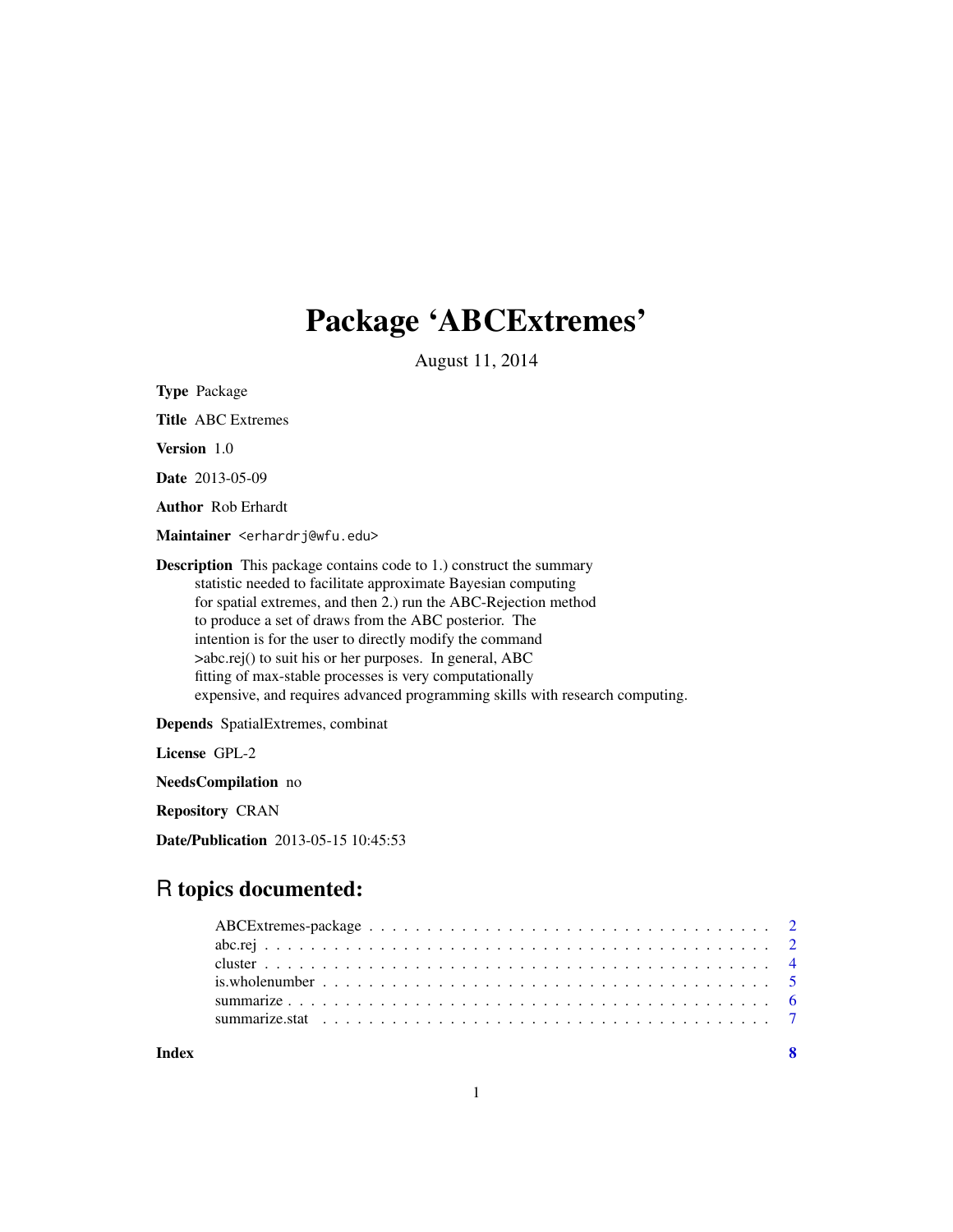<span id="page-1-0"></span>ABCExtremes-package *ABC Extremes*

#### Description

This package contains code to 1.) construct the summary statistic needed to facilitate approximate Bayesian computing for spatial extremes, and then 2.) run the ABC-Rejection method to produce a set of draws from the ABC posterior. The intention is for the user to directly modify the command >abc.rej() to suit his or her purposes. In general ABC fitting of max-stable processes is very computationally expensive, and requires advanced programming skills with research computing.

#### Details

| Package: | ABCExtremes               |
|----------|---------------------------|
| Type:    | Package                   |
| Version: | 1.0                       |
| Date:    | 2013-05-14                |
| License: | What license is it under? |

#### Author(s)

Rob Erhardt Maintainer: <erhardrj@wfu.edu>

#### References

Erhardt, R., Smith, R. (2012). Approximate Bayesian Computing for Spatial Extremes. Computational Statistics and Data Analysis Vol. 56:6, 1468-1481.

#### See Also

See also: R packages SpatialExtremes, RandomFields

abc.rej *abc.rej*

#### Description

This function facilitates the ABC rejection sampling. The intention is for the user to directly modify this code to suit his or her purposes. As presently written, this function will use a uniform $(0,10)$ prior for the range parameter, the weighted summary statistic from the Erhardt and Smith 2012 CSDA paper, and all draws will be independent.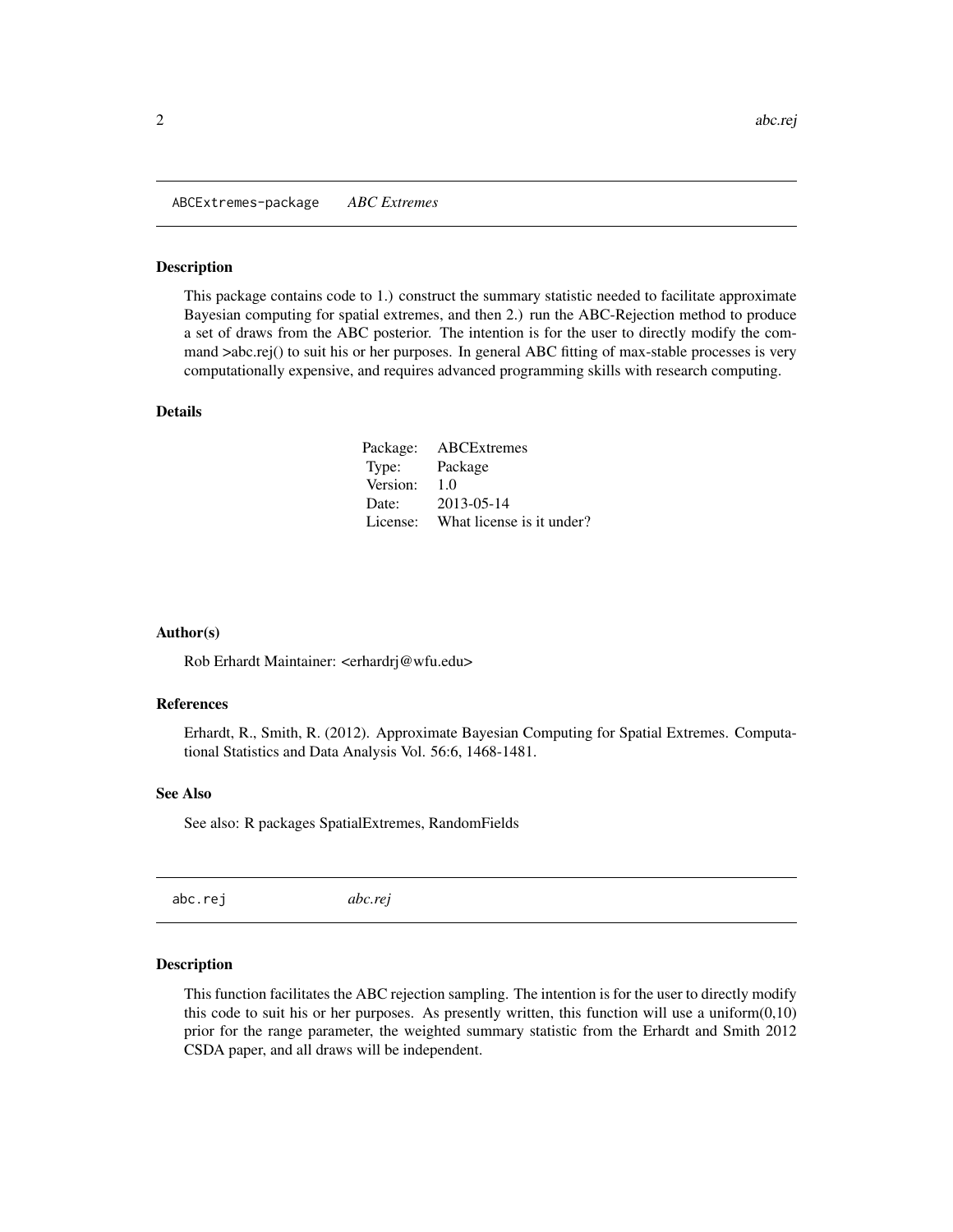#### abc.rej 3

#### Usage

abc.rej(sum.stat, assign, sims, coord, yr, cov=c("whitmat", "powexp","cauchy"))

#### **Arguments**

| sum.stat | summary statistic as a vector, taken from >summary.stat()                                                                                            |
|----------|------------------------------------------------------------------------------------------------------------------------------------------------------|
| assign   | The group assignments of each individual triplet. Output from the $\geq$ cluster()<br>function                                                       |
| sims     | The number of abc rejection draws.                                                                                                                   |
| coord    | The 2 dimensional coordinates of the observed data. Rows are individual loca-<br>tions, columns are coordinates.                                     |
| yr       | The number of independent replicates of the observed data (blocks, years, etc.)                                                                      |
| COV      | The covriance model underlying the max-stable process. Can be "gauss", "whit-<br>mat", "powexp", etc. (see SpatialExtremes package for more details) |

#### Examples

```
## Simulate 100 years of a max-stable process at 25 randomly placed locations on a 10 by 10 square.
## Notice that the true parameter is (range, smooth) = (1,3)library(SpatialExtremes)
n=10
a=runif(n,0,10)
b=runif(n,0,10)
coord=cbind(a,b)
yr=100
data=rmaxstab(yr, coord, cov.mod = "whitmat", nugget=1, range=3, smooth=1, grid=FALSE)
plot(coord)
```
## cluster the triplets into k groups. The command will write the number of clusters that change ## assignment each iteration, and the method stops when there are 0 changes.

k=5 assign=cluster(coord, k, "kmeans")

## Form an summary statistic for the observed data

sum.stat=summarize.stat(data, assign, frechet="F")

## Run ABC rejection sampling

```
out=abc.rej(sum.stat, assign, sims=10, coord, yr=100, cov="whitmat")
out
```
## To run more simulations, consider running this command across many nodes of a research computing ## cluster. To run ABC for more than one parameter, with different priors, different summary ## statistics, or any other changes, directly modify the function >abc.rej(), shown below.

#### ####################################################################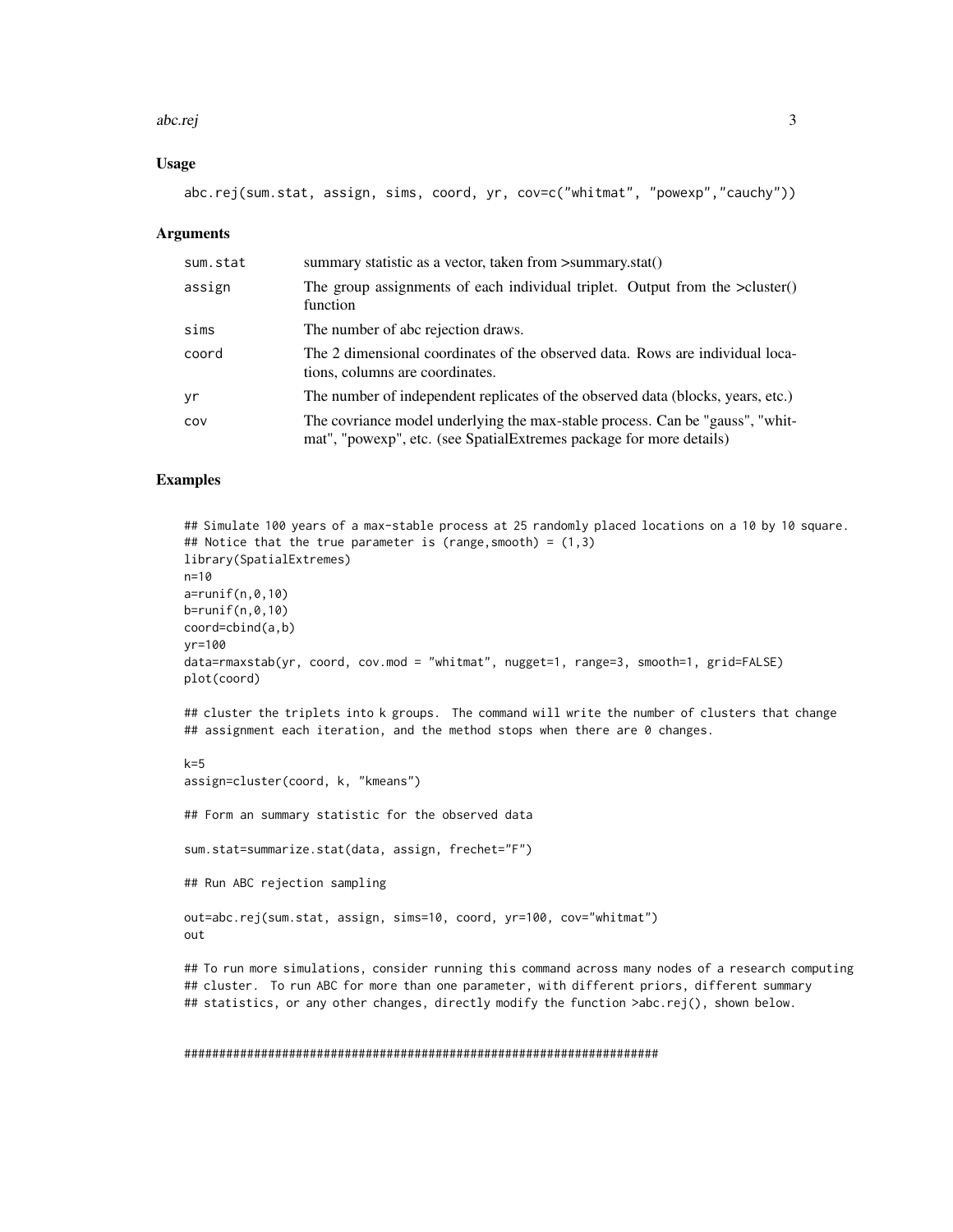4 cluster and the contract of the contract of the contract of the contract of the contract of the contract of the contract of the contract of the contract of the contract of the contract of the contract of the contract of

```
## Here is the function >abc.rej() which should be modified directly
####################################################################
abc.rej=function(sum.stat, assign, sims, coord, yr, cov=c("whitmat", "powexp","cauchy")) {
 library(SpatialExtremes)
 library(combinat)
 if(missing(sum.stat) || missing(assign) || missing(sims) || missing(coord) || missing(cov)) {
    stop("Need to specify summary, assign, sims, coord, and cov")} else {}
 n=dim(coord)[1]
 library(combinat)
 C=combn(seq(1:n), 3)phi=sum.stat[[1]]
 len=sum.stat[[2]]
 wt=sqrt(-1*len*(len<0)+(len*(len>0)))
 running=array()
 for (i in 1:sims) {
    if(floor(i/100)-floor((i-1)/100)>0) {print(i)} else{}
   rastar=runif(1,0,10)
## smstar=runif(1,0,10)
   smstar=1
   datastar=rmaxstab(yr, coord, cov.mod = cov, nugget=1, range=rastar, smooth=smstar, grid=FALSE)
    datastart=array()
    for (t in 1:n) {
    hold=gev2frech(datastar[,t], loc=gevmle(datastar[,t])[1], scale=gevmle(datastar[,t])[2],
        shape=gevmle(datastar[,t])[3])
     datastart=cbind(datastart, hold)
    }
    datastart=datastart[,2:(n+1)]
   phistart=array()
    for (i in 1:dim(C)[2]) {
     phistart[i]=yr/sum(pmin(1/datastart[,C[,i][1]], 1/datastart[,C[,i][2]],
        1/datastart[,C[,i][3]]))
    }
    phistar=array()
    for (q in 1:length(sum.stat[[1]])) {
     phistar[q]=mean(phistart[which(assign==q)])
    }
 dist=sum(wt*abs(phistar-phi))
 running=rbind(running,cbind(rastar, smstar, dist ))
 } ## closes loop on number of simulations)
 out=running[-1,]
}
```
cluster *cluster*

<span id="page-3-0"></span>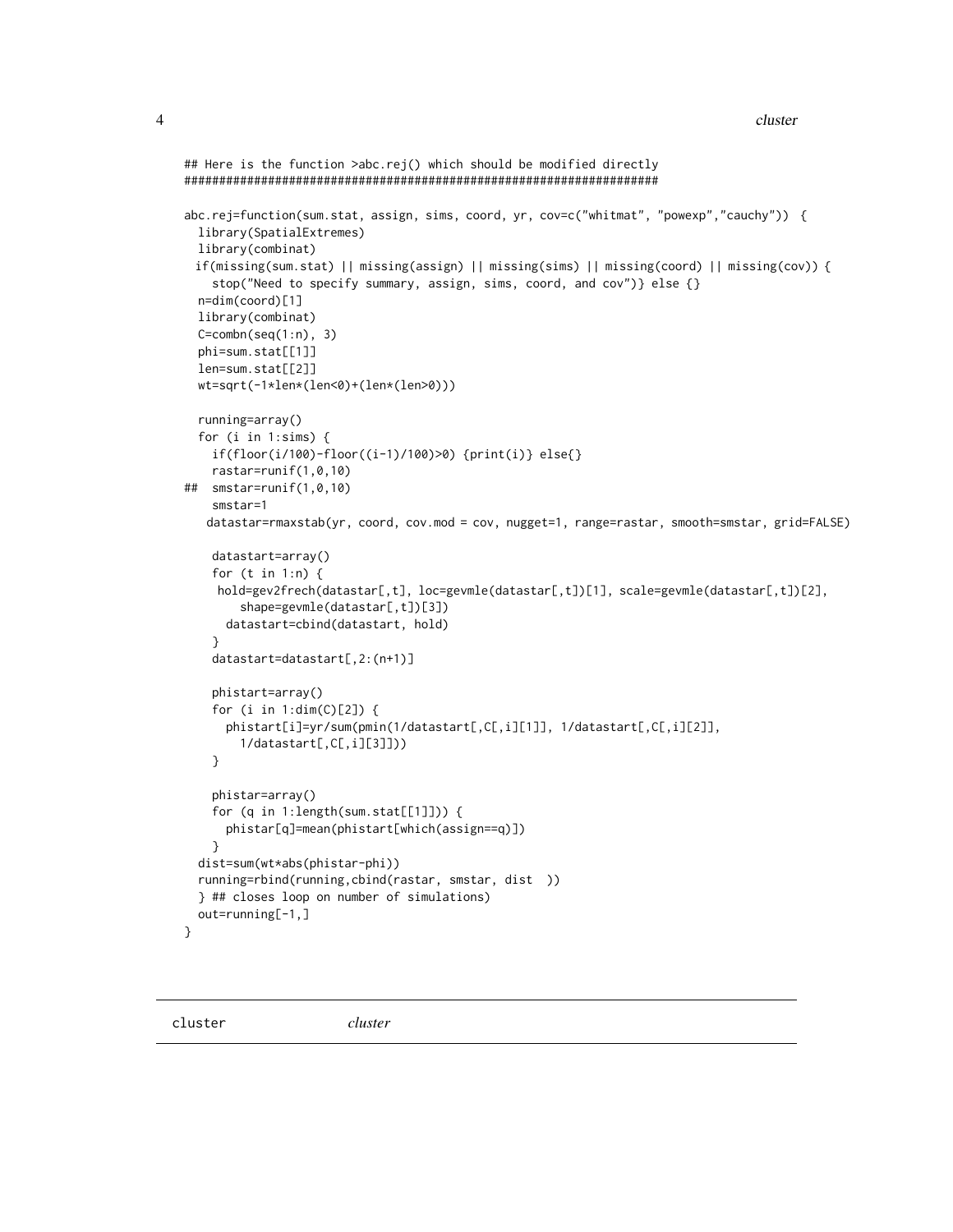#### <span id="page-4-0"></span>is.wholenumber 5

#### Description

This function geometrically clusters the (n choose 3) triplets into k groups using either Ward's method, or the k-means++ algorithm

#### Usage

```
cluster(coord, k, method = c("Ward", "kmeans"))
```
#### Arguments

| coord  | The two dimensional coordinates of the observed data. Rows are locations,<br>columns are coordinates.                                                                   |
|--------|-------------------------------------------------------------------------------------------------------------------------------------------------------------------------|
| k      | The desired number of clusters k (same as the dimension of the summary statis-<br>tic)                                                                                  |
| method | Choose either "Ward" or "kmeans" for Ward's and kmeans clustering, respec-<br>tively. K-means++ may run faster for datasets with a large number of locations<br>$(n)$ . |

#### Value

Returns a vector of dimention (n choose 3), where n is the number of locations of observed data. Each element is the cluster assignment from 1 to k.

#### Examples

```
library(SpatialExtremes)
n=10
a=runif(n,0,10)
b=runif(n,0,10)
coord=cbind(a,b)
k=5yr=30
data=rmaxstab(yr, coord, cov.mod = "whitmat", nugget=1, range=3, smooth=1, grid=FALSE)
plot(coord)
out=cluster(coord, k, "kmeans")
out
```
is.wholenumber *is.wholenumber*

#### Description

An internal function to check if a variable is a positive integer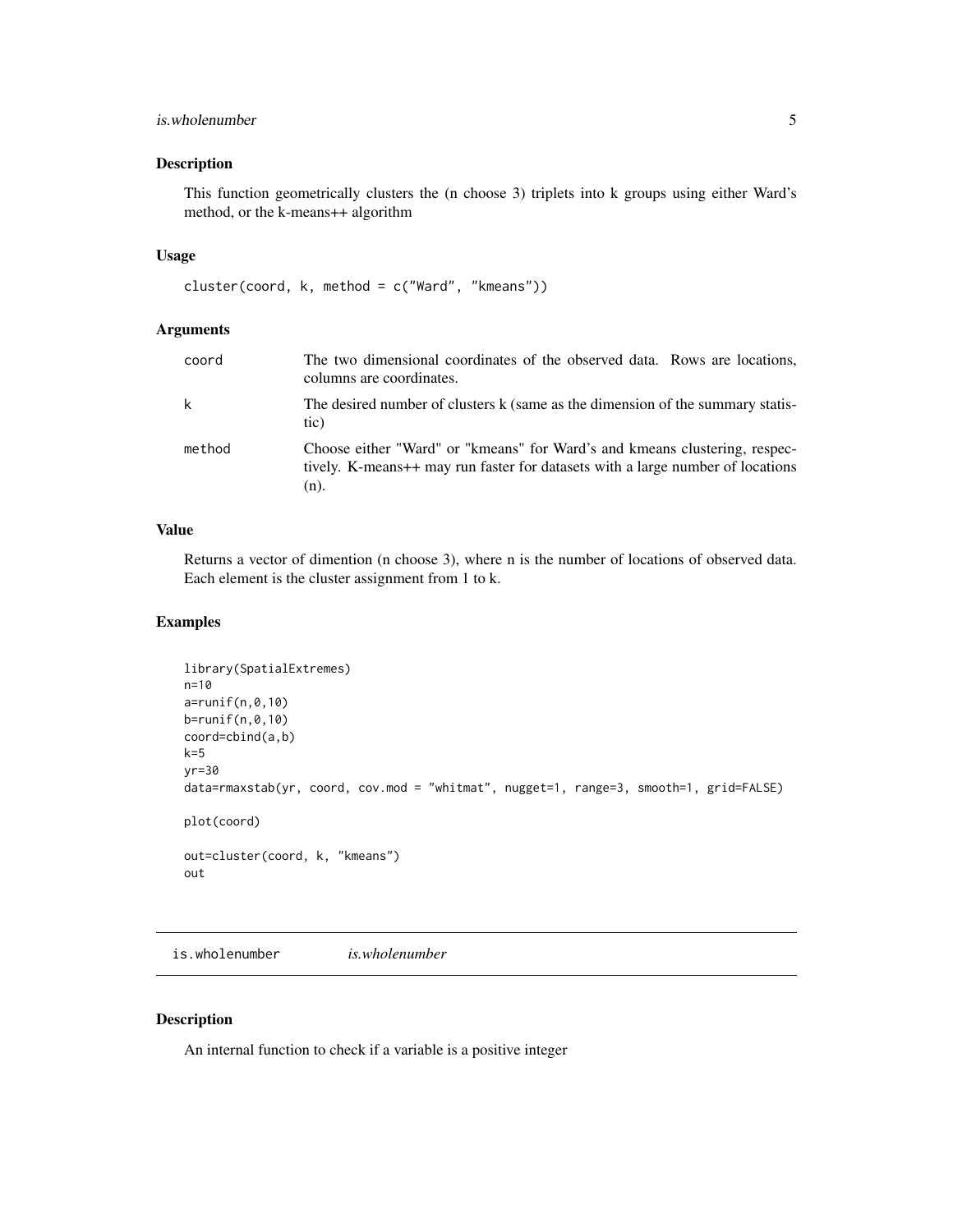#### <span id="page-5-0"></span>6 summarize that the summarize that the summarize that the summarize that  $\sim$  summarize

#### Usage

is.wholenumber(x, tol = .Machine\$double.eps^0.5)

#### Arguments

| $\boldsymbol{\mathsf{x}}$ | a number                          |
|---------------------------|-----------------------------------|
| tol                       | tolerance used to check if whole. |

#### Details

(There should be no reason to run or modify this function)

#### Examples

is.wholenumber = function  $(x, tol = .Machine$double.eps^0.5)$  $abs(x - round(x)) < tol$ 

summarize *summarize*

#### Description

This function produces the summary statistic from unit Frechet data and assigned groups. It is called by >summary.stat(), which allows for transforming the margins. Use >summary.stat() to produce a summary statistic.

#### Usage

```
summarize(datat, assign)
```
#### Arguments

| datat  | A matrix of spatial extremes data transformed to unit Frechet margins. Rows<br>are replicates, columns are locations. See the Spatial Extremes package for more<br>information on transforming all margins to unit Frechet. |
|--------|-----------------------------------------------------------------------------------------------------------------------------------------------------------------------------------------------------------------------------|
| assign | A vector of assignments of each of the (n choose 3) triplets into one of the k<br>groups.                                                                                                                                   |

#### Value

A vector of dimension k, where each element is the average extremal tripletwise coefficient in the kth cluster.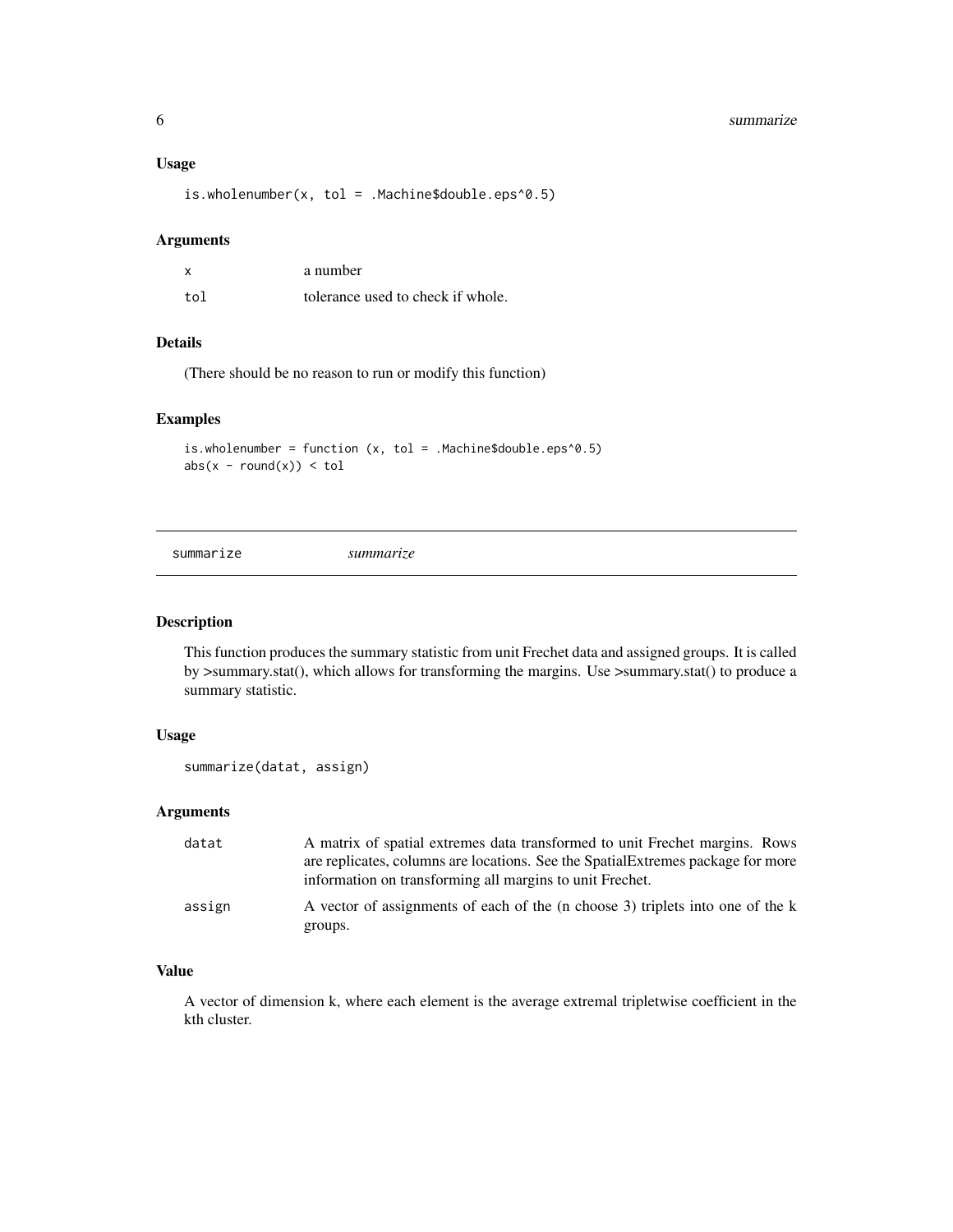<span id="page-6-0"></span>summarize.stat *summarize.stat*

#### Description

This function produces the summary statistic used in ABC rejection sampling. It allows for spatial extremes data without unit Frechet margins. It calls the >summary() function.

#### Usage

summarize.stat(data, assign, frechet)

#### Arguments

| data    | Spatial extremes data in matrix form. Each row is an independent replicate, and<br>each column is one location. The order of the columns must match the order of<br>the rows in coord. Need not have unit Frechet margins. |
|---------|----------------------------------------------------------------------------------------------------------------------------------------------------------------------------------------------------------------------------|
| assign  | The vector assignments of the triplets into one of the k groups. This comes from<br>the $>$ cluster() function.                                                                                                            |
| frechet | A logical indicator if the data already has unit Frechet margins or not. If not,<br>data are first transformed to unit Frechet.                                                                                            |

#### Value

Produces a k dimensional vector whose elements are the average extremal tripletwise coefficients in each group.

#### Examples

```
## Simulate 100 years of a max-stable process at 25 randomly placed locations on a 10 by 10 square.
## Notice that the true parameter is (range, smooth) = (1,3)library(SpatialExtremes)
n=10
a=runif(n,0,10)
b=runif(n,0,10)
coord=cbind(a,b)
yr=100
data=rmaxstab(yr, coord, cov.mod = "whitmat", nugget=1, range=3, smooth=1, grid=FALSE)
plot(coord)
## cluster the triplets into k groups. The command will write the number of clusters that change
## assignment each iteration, and the method stops when there are 0 changes.
k=5assign=cluster(coord, k, "kmeans")
## Form an summary statistic for the observed data
sumstat=summarize.stat(data, assign, frechet="F")
sumstat
```